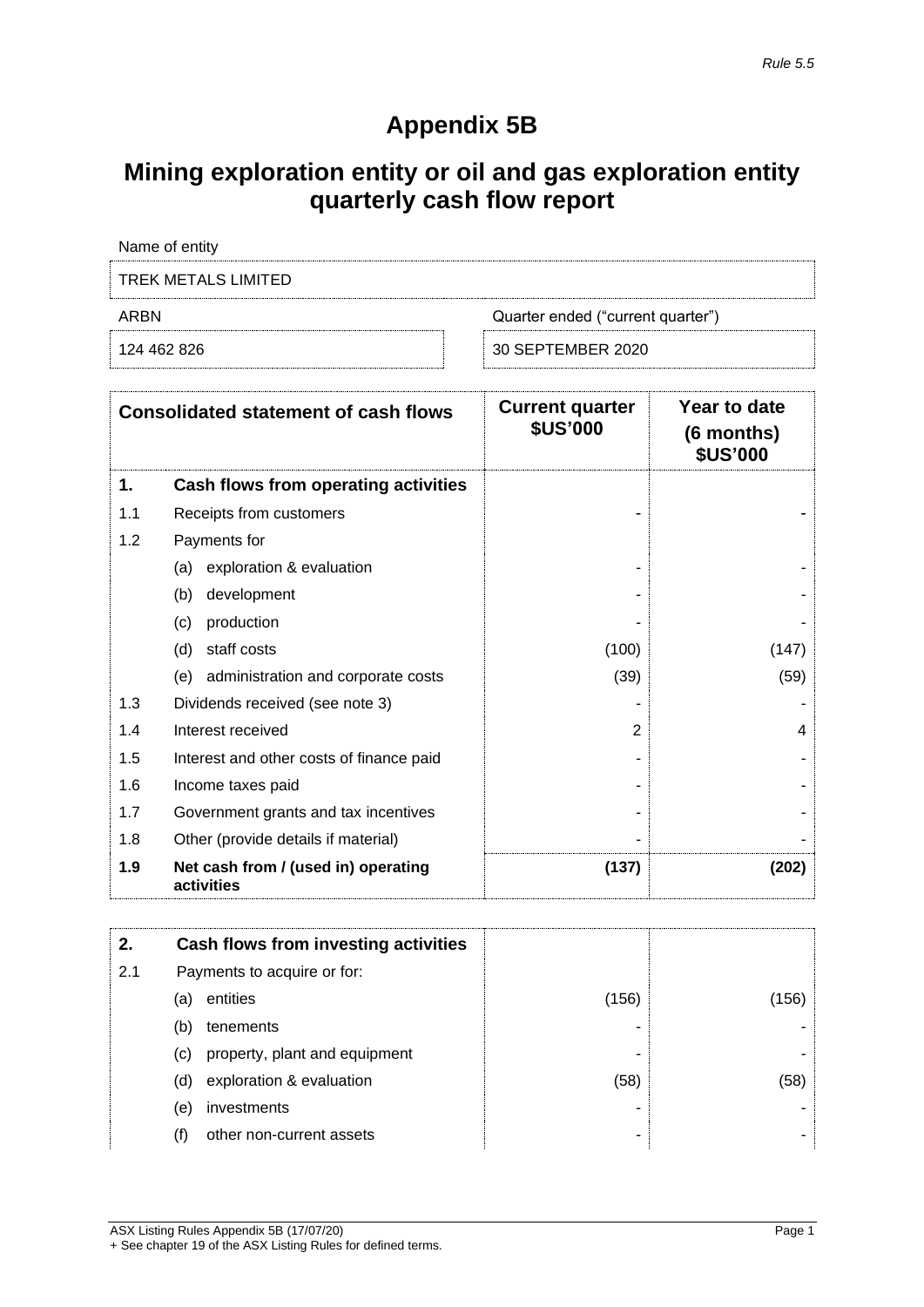|     | <b>Consolidated statement of cash flows</b>       | <b>Current quarter</b><br><b>\$US'000</b> | Year to date<br>$(6$ months)<br><b>\$US'000</b> |
|-----|---------------------------------------------------|-------------------------------------------|-------------------------------------------------|
| 2.2 | Proceeds from the disposal of:                    |                                           |                                                 |
|     | entities<br>(a)                                   |                                           |                                                 |
|     | (b)<br>tenements                                  |                                           |                                                 |
|     | property, plant and equipment<br>(c)              |                                           |                                                 |
|     | (d)<br>investments                                |                                           |                                                 |
|     | other non-current assets<br>(e)                   |                                           |                                                 |
| 2.3 | Cash flows from loans to other entities           |                                           |                                                 |
| 2.4 | Dividends received (see note 3)                   |                                           |                                                 |
| 2.5 | Other (provide details if material)               |                                           |                                                 |
| 2.6 | Net cash from / (used in) investing<br>activities | (214)                                     | (214)                                           |

| 3.   | Cash flows from financing activities                                                       |      |      |
|------|--------------------------------------------------------------------------------------------|------|------|
| 3.1  | Proceeds from issues of equity securities<br>(excluding convertible debt securities)       | 709  | 709  |
| 3.2  | Proceeds from issue of convertible debt<br>securities                                      |      |      |
| 3.3  | Proceeds from exercise of options                                                          |      |      |
| 3.4  | Transaction costs related to issues of equity<br>securities or convertible debt securities | (47) | (47) |
| 3.5  | Proceeds from borrowings                                                                   |      |      |
| 3.6  | Repayment of borrowings                                                                    |      |      |
| 3.7  | Transaction costs related to loans and<br>borrowings                                       |      |      |
| 3.8  | Dividends paid                                                                             |      |      |
| 3.9  | Other (provide details if material)                                                        |      |      |
| 3.10 | Net cash from / (used in) financing<br>activities                                          | 662  | 662  |

|     | Net increase / (decrease) in cash and<br>cash equivalents for the period |       |       |
|-----|--------------------------------------------------------------------------|-------|-------|
| 4.1 | Cash and cash equivalents at beginning of<br>period                      | 1,410 | 1,336 |
| 4.2 | Net cash from / (used in) operating<br>activities (item 1.9 above)       | (137) | (202) |
| 4.3 | Net cash from / (used in) investing activities<br>(item 2.6 above)       | (214) | (214) |
| 4.4 | Net cash from / (used in) financing activities<br>(item 3.10 above)      | 662   | 662   |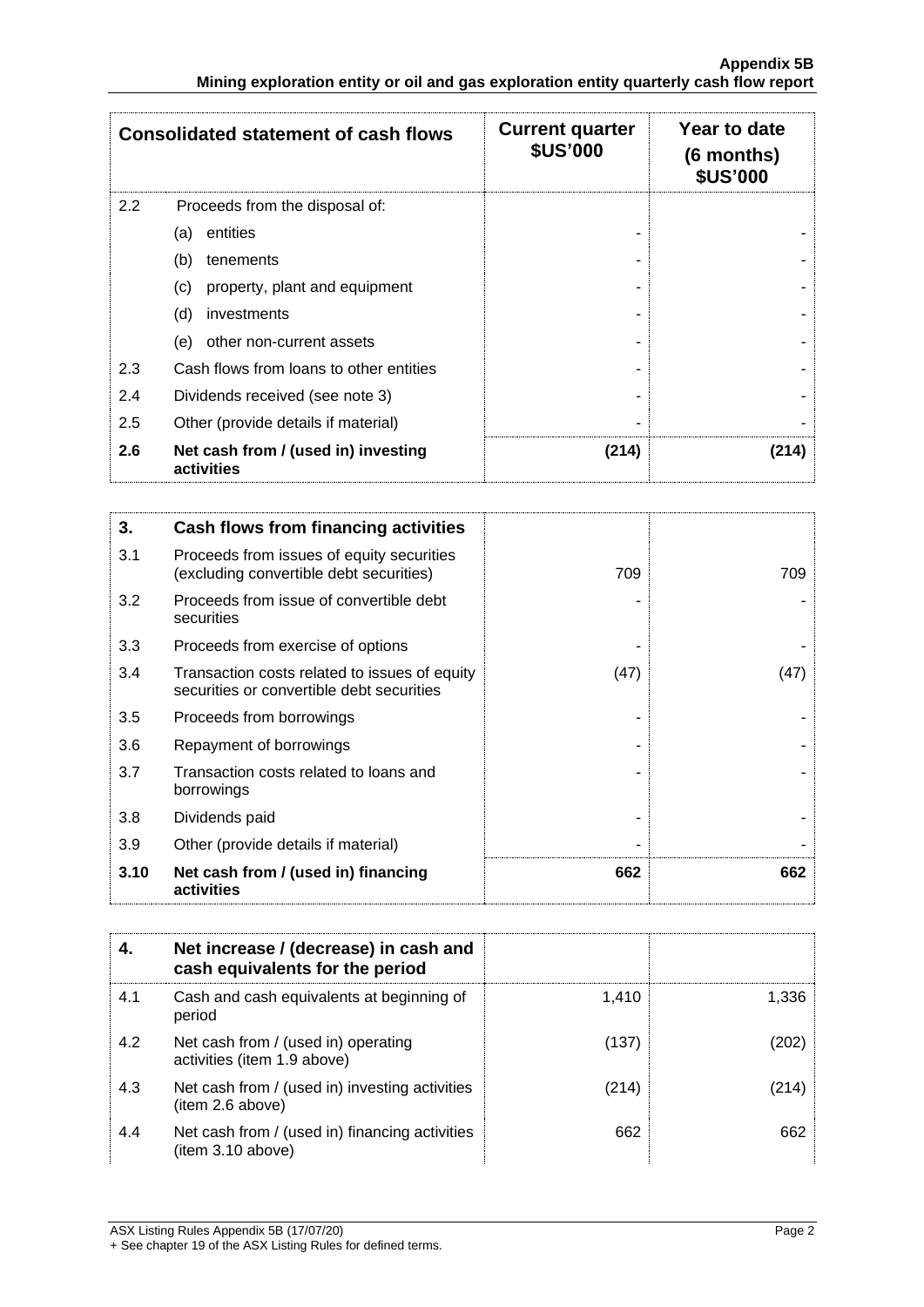|     | <b>Consolidated statement of cash flows</b>          | <b>Current quarter</b><br><b>\$US'000</b> | Year to date<br>(6 months)<br><b>\$US'000</b> |
|-----|------------------------------------------------------|-------------------------------------------|-----------------------------------------------|
| 4.5 | Effect of movement in exchange rates on<br>cash held | 69                                        | 208                                           |
| 4.6 | Cash and cash equivalents at end of<br>period - US\$ | 1.790                                     | 1.790                                         |

| 5.  | Reconciliation of cash and cash<br>equivalents<br>at the end of the quarter (as shown in the<br>consolidated statement of cash flows) to the<br>related items in the accounts | <b>Current quarter</b><br><b>\$US'000</b> | <b>Previous quarter</b><br><b>\$US'000</b> |
|-----|-------------------------------------------------------------------------------------------------------------------------------------------------------------------------------|-------------------------------------------|--------------------------------------------|
| 5.1 | <b>Bank balances</b>                                                                                                                                                          | 1.775                                     | 1,395                                      |
| 5.2 | Call deposits                                                                                                                                                                 | 15                                        | 15 <sub>15</sub>                           |
| 5.3 | <b>Bank overdrafts</b>                                                                                                                                                        |                                           |                                            |
| 5.4 | Other (provide details)                                                                                                                                                       | -                                         |                                            |
| 5.5 | Cash and cash equivalents at end of<br>quarter (should equal item 4.6 above)                                                                                                  | 1,790                                     | 1.410                                      |

| 6   | Payments to related parties of the entity and their<br>associates                          | <b>Current quarter</b><br><b>\$US'000</b> |
|-----|--------------------------------------------------------------------------------------------|-------------------------------------------|
| 6.1 | Aggregate amount of payments to related parties and their<br>associates included in item 1 |                                           |
| 6.2 | Aggregate amount of payments to related parties and their<br>associates included in item 2 | 35                                        |
|     | Note: Payment of Directors & Consulting Fees                                               |                                           |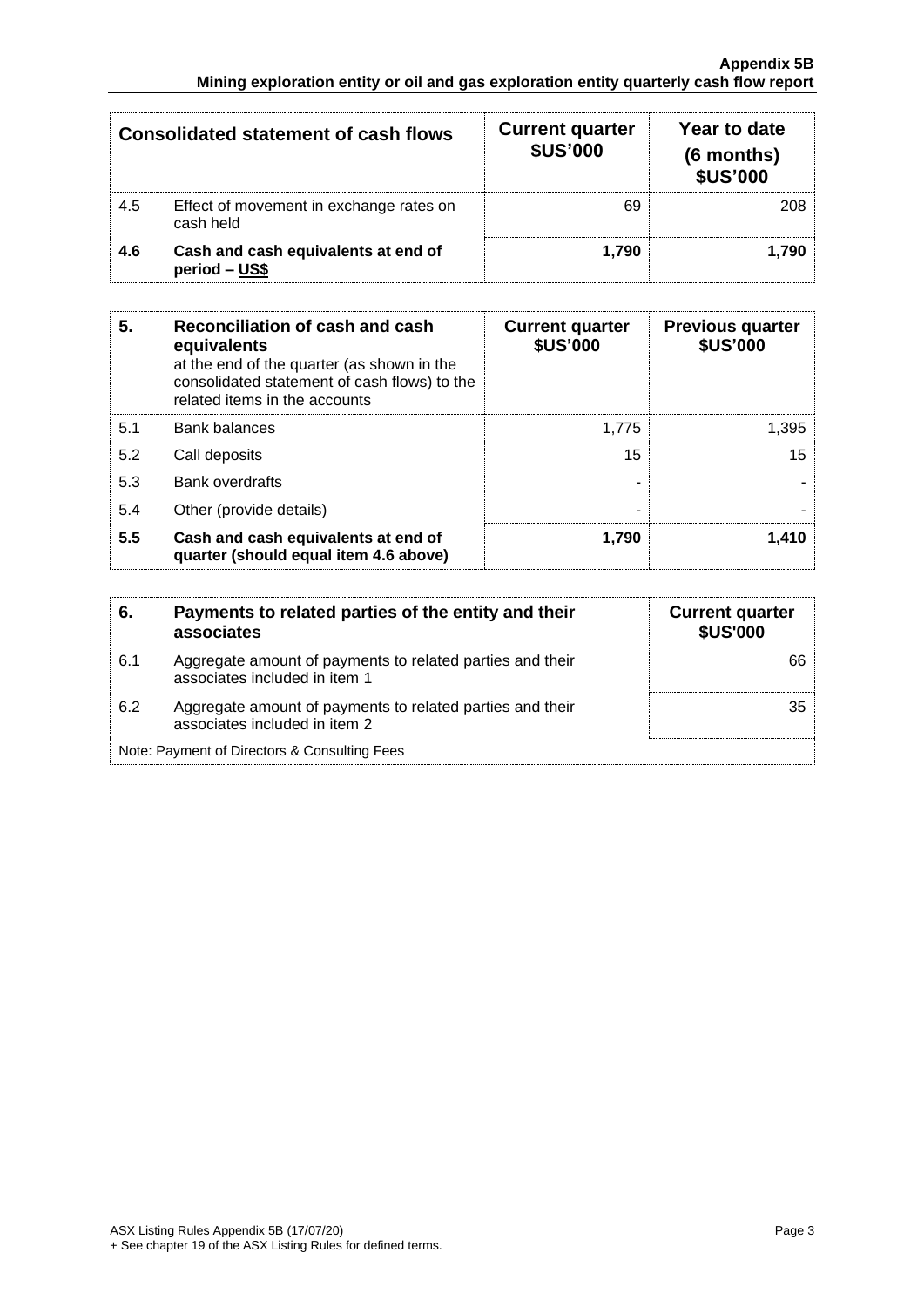| 7.  | <b>Financing facilities</b><br>Note: the term "facility' includes all forms of financing<br>arrangements available to the entity.<br>Add notes as necessary for an understanding of the<br>sources of finance available to the entity.                                                                                                               | <b>Total facility</b><br>amount at quarter<br>end<br><b>\$US'000</b> | Amount drawn at<br>quarter end<br><b>\$US'000</b> |
|-----|------------------------------------------------------------------------------------------------------------------------------------------------------------------------------------------------------------------------------------------------------------------------------------------------------------------------------------------------------|----------------------------------------------------------------------|---------------------------------------------------|
| 7.1 | Loan facilities                                                                                                                                                                                                                                                                                                                                      |                                                                      |                                                   |
| 7.2 | Credit standby arrangements                                                                                                                                                                                                                                                                                                                          |                                                                      |                                                   |
| 7.3 | Other (please specify)                                                                                                                                                                                                                                                                                                                               |                                                                      |                                                   |
| 7.4 | <b>Total financing facilities</b>                                                                                                                                                                                                                                                                                                                    |                                                                      |                                                   |
| 7.5 | Unused financing facilities available at quarter end                                                                                                                                                                                                                                                                                                 |                                                                      |                                                   |
| 7.6 | Include in the box below a description of each facility above, including the lender, interest<br>rate, maturity date and whether it is secured or unsecured. If any additional financing<br>facilities have been entered into or are proposed to be entered into after quarter end,<br>include a note providing details of those facilities as well. |                                                                      |                                                   |
|     |                                                                                                                                                                                                                                                                                                                                                      |                                                                      |                                                   |

| 8.  | Estimated cash available for future operating activities                                                                                                                                                                        |                                                                                                                                                                               | <b>\$US'000</b> |
|-----|---------------------------------------------------------------------------------------------------------------------------------------------------------------------------------------------------------------------------------|-------------------------------------------------------------------------------------------------------------------------------------------------------------------------------|-----------------|
| 8.1 | Net cash from / (used in) operating activities (item 1.9)                                                                                                                                                                       |                                                                                                                                                                               | (137)           |
| 8.2 | (Payments for exploration & evaluation classified as investing<br>activities) (item 2.1(d))                                                                                                                                     |                                                                                                                                                                               | (58)            |
| 8.3 | Total relevant outgoings (item $8.1 +$ item $8.2$ )                                                                                                                                                                             |                                                                                                                                                                               | (195)           |
| 8.4 | Cash and cash equivalents at quarter end (item 4.6)                                                                                                                                                                             |                                                                                                                                                                               | 1,790           |
| 8.5 | Unused finance facilities available at quarter end (item 7.5)                                                                                                                                                                   |                                                                                                                                                                               |                 |
| 8.6 | Total available funding (item $8.4$ + item $8.5$ )                                                                                                                                                                              |                                                                                                                                                                               | 1,790           |
| 8.7 | Estimated quarters of funding available (item 8.6 divided by<br>item $8.3$ )                                                                                                                                                    |                                                                                                                                                                               | 9.18            |
|     | Note: if the entity has reported positive relevant outgoings (ie a net cash inflow) in item 8.3, answer item 8.7 as "N/A".<br>Otherwise, a figure for the estimated guarters of funding available must be included in item 8.7. |                                                                                                                                                                               |                 |
| 8.8 | If item 8.7 is less than 2 quarters, please provide answers to the following questions:                                                                                                                                         |                                                                                                                                                                               |                 |
|     | 8.8.1<br>cash flows for the time being and, if not, why not?                                                                                                                                                                    | Does the entity expect that it will continue to have the current level of net operating                                                                                       |                 |
|     | Answer: N/A                                                                                                                                                                                                                     |                                                                                                                                                                               |                 |
|     | 8.8.2<br>believe that they will be successful?                                                                                                                                                                                  | Has the entity taken any steps, or does it propose to take any steps, to raise further<br>cash to fund its operations and, if so, what are those steps and how likely does it |                 |
|     | Answer: N/A                                                                                                                                                                                                                     |                                                                                                                                                                               |                 |
|     |                                                                                                                                                                                                                                 |                                                                                                                                                                               |                 |